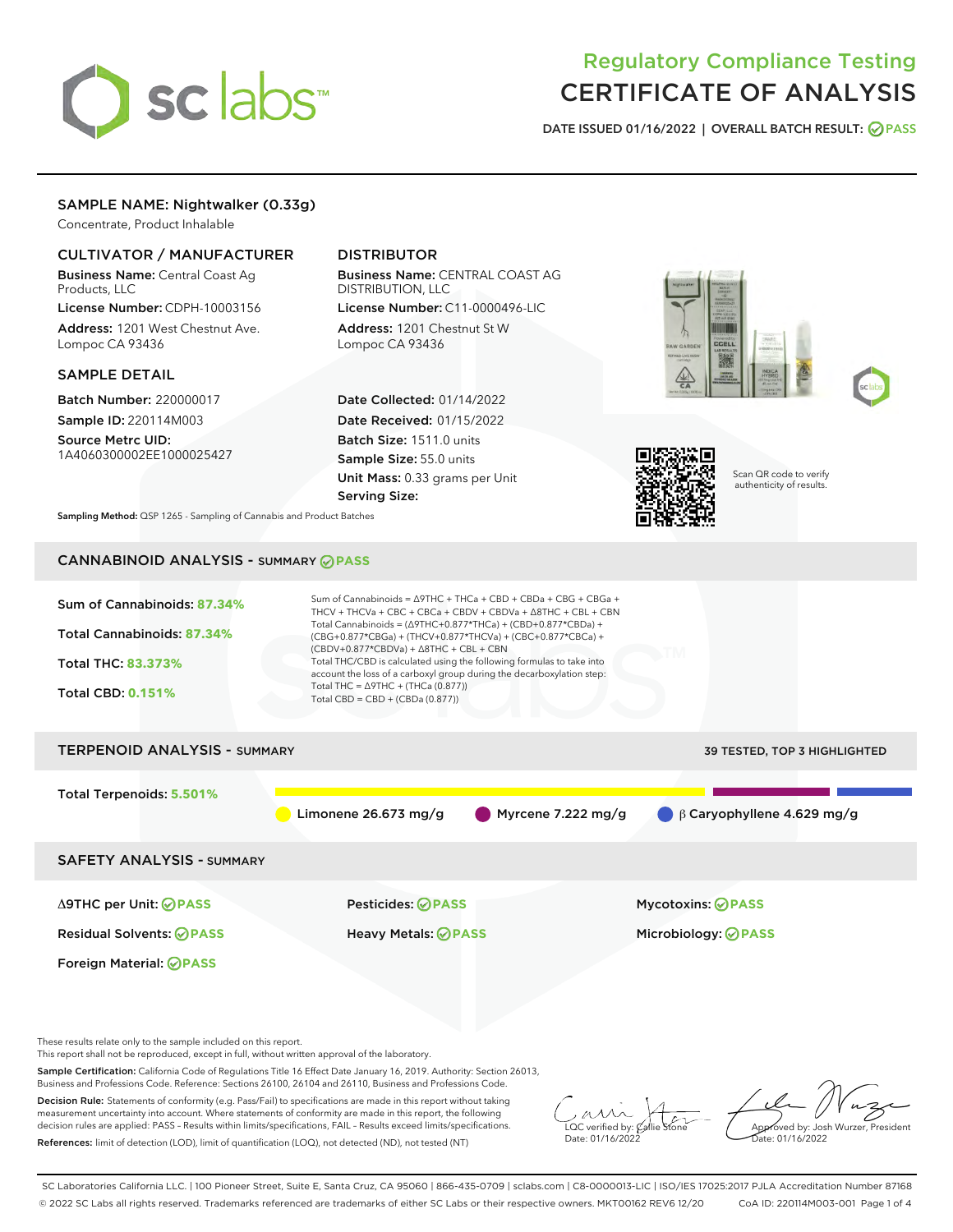



NIGHTWALKER (0.33G) | DATE ISSUED 01/16/2022 | OVERALL BATCH RESULT: **● PASS** 

#### CANNABINOID TEST RESULTS - 01/15/2022 2 PASS

Tested by high-performance liquid chromatography with diode-array detection (HPLC-DAD). **Method:** QSP 1157 - Analysis of Cannabinoids by HPLC-DAD

#### TOTAL CANNABINOIDS: **87.34%**

Total Cannabinoids (Total THC) + (Total CBD) + (Total CBG) + (Total THCV) + (Total CBC) + (Total CBDV) + ∆8THC + CBL + CBN

TOTAL THC: **83.373%** Total THC (∆9THC+0.877\*THCa)

TOTAL CBD: **0.151%** Total CBD (CBD+0.877\*CBDa)

Total THCV (THCV+0.877\*THCVa) TOTAL CBC: ND

Total CBC (CBC+0.877\*CBCa) TOTAL CBDV: ND

TOTAL CBG: 2.62% Total CBG (CBG+0.877\*CBGa) TOTAL THCV: 0.49%

Total CBDV (CBDV+0.877\*CBDVa)

| <b>COMPOUND</b>            | LOD/LOQ<br>(mg/g) | <b>MEASUREMENT</b><br><b>UNCERTAINTY</b><br>(mg/g) | <b>RESULT</b><br>(mg/g) | <b>RESULT</b><br>(%) |
|----------------------------|-------------------|----------------------------------------------------|-------------------------|----------------------|
| <b>A9THC</b>               | 0.06 / 0.26       | ±28,680                                            | 833.73                  | 83.373               |
| <b>CBG</b>                 | 0.06/0.19         | ±1.032                                             | 26.20                   | 2.620                |
| <b>THCV</b>                | 0.1 / 0.2         | ±0.24                                              | 4.9                     | 0.49                 |
| <b>CBN</b>                 | 0.1 / 0.3         | ±0.25                                              | 3.9                     | 0.39                 |
| $\triangle$ 8THC           | 0.1 / 0.4         | ±0.26                                              | 3.2                     | 0.32                 |
| <b>CBD</b>                 | 0.07/0.29         | ±0.070                                             | 1.51                    | 0.151                |
| <b>THCa</b>                | 0.05/0.14         | N/A                                                | <b>ND</b>               | <b>ND</b>            |
| <b>THCVa</b>               | 0.07/0.20         | N/A                                                | <b>ND</b>               | <b>ND</b>            |
| <b>CBDa</b>                | 0.02/0.19         | N/A                                                | <b>ND</b>               | <b>ND</b>            |
| <b>CBDV</b>                | 0.04/0.15         | N/A                                                | <b>ND</b>               | <b>ND</b>            |
| <b>CBDVa</b>               | 0.03/0.53         | N/A                                                | <b>ND</b>               | <b>ND</b>            |
| <b>CBGa</b>                | 0.1/0.2           | N/A                                                | <b>ND</b>               | <b>ND</b>            |
| <b>CBL</b>                 | 0.06 / 0.24       | N/A                                                | <b>ND</b>               | <b>ND</b>            |
| <b>CBC</b>                 | 0.2 / 0.5         | N/A                                                | <b>ND</b>               | <b>ND</b>            |
| <b>CBCa</b>                | 0.07/0.28         | N/A                                                | <b>ND</b>               | <b>ND</b>            |
| <b>SUM OF CANNABINOIDS</b> |                   |                                                    | 873.4 mg/g              | 87.34%               |

#### **UNIT MASS: 0.33 grams per Unit**

| ∆9THC per Unit                         | 1100 per-package limit | 275.13 mg/unit  | <b>PASS</b> |
|----------------------------------------|------------------------|-----------------|-------------|
| <b>Total THC per Unit</b>              |                        | 275.13 mg/unit  |             |
| <b>CBD per Unit</b>                    |                        | $0.50$ mg/unit  |             |
| <b>Total CBD per Unit</b>              |                        | $0.50$ mg/unit  |             |
| <b>Sum of Cannabinoids</b><br>per Unit |                        | 288.2 mg/unit   |             |
| <b>Total Cannabinoids</b><br>per Unit  |                        | $288.3$ mg/unit |             |

| <b>COMPOUND</b>         | LOD/LOQ<br>(mg/g) | <b>MEASUREMENT</b><br><b>UNCERTAINTY</b><br>(mg/g) | <b>RESULT</b><br>(mg/g)                         | <b>RESULT</b><br>(%) |
|-------------------------|-------------------|----------------------------------------------------|-------------------------------------------------|----------------------|
| Limonene                | 0.005 / 0.016     | ±0.3814                                            | 26.673                                          | 2.6673               |
| <b>Myrcene</b>          | 0.008 / 0.025     | ±0.0932                                            | 7.222                                           | 0.7222               |
| $\beta$ Caryophyllene   | 0.004 / 0.012     | ±0.1648                                            | 4.629                                           | 0.4629               |
| $\beta$ Pinene          | 0.004 / 0.014     | ±0.0425                                            | 3.699                                           | 0.3699               |
| Ocimene                 | 0.011 / 0.038     | ±0.0895                                            | 2.787                                           | 0.2787               |
| $\alpha$ Pinene         | 0.005 / 0.017     | ±0.0231                                            | 2.686                                           | 0.2686               |
| Linalool                | 0.009 / 0.032     | ±0.0830                                            | 2.185                                           | 0.2185               |
| $\alpha$ Humulene       | 0.009/0.029       | ±0.0349                                            | 1.087                                           | 0.1087               |
| Fenchol                 | 0.010 / 0.034     | ±0.0414                                            | 1.069                                           | 0.1069               |
| Terpinolene             | 0.008 / 0.026     | ±0.0171                                            | 0.832                                           | 0.0832               |
| Camphene                | 0.005 / 0.015     | ±0.0057                                            | 0.497                                           | 0.0497               |
| <b>Terpineol</b>        | 0.016 / 0.055     | ±0.0295                                            | 0.481                                           | 0.0481               |
| trans-ß-Farnesene       | 0.008 / 0.025     | ±0.0117                                            | 0.329                                           | 0.0329               |
| Fenchone                | 0.009 / 0.028     | ±0.0056                                            | 0.191                                           | 0.0191               |
| <b>Nerolidol</b>        | 0.009 / 0.028     | ±0.0099                                            | 0.158                                           | 0.0158               |
| <b>Borneol</b>          | 0.005 / 0.016     | ±0.0060                                            | 0.144                                           | 0.0144               |
| Guaiol                  | 0.009 / 0.030     | ±0.0024                                            | 0.051                                           | 0.0051               |
| $\alpha$ Cedrene        | 0.005 / 0.016     | ±0.0014                                            | 0.045                                           | 0.0045               |
| Valencene               | 0.009 / 0.030     | ±0.0030                                            | 0.043                                           | 0.0043               |
| $\alpha$ Phellandrene   | 0.006 / 0.020     | ±0.0005                                            | 0.040                                           | 0.0040               |
| Caryophyllene<br>Oxide  | 0.010 / 0.033     | ±0.0017                                            | 0.037                                           | 0.0037               |
| $\gamma$ Terpinene      | 0.006 / 0.018     | ±0.0006                                            | 0.033                                           | 0.0033               |
| $\alpha$ Bisabolol      | 0.008 / 0.026     | ±0.0017                                            | 0.032                                           | 0.0032               |
| 3 Carene                | 0.005 / 0.018     | ±0.0004                                            | 0.030                                           | 0.0030               |
| $\alpha$ Terpinene      | 0.005 / 0.017     | ±0.0004                                            | 0.030                                           | 0.0030               |
| p-Cymene                | 0.005 / 0.016     | N/A                                                | <loq< th=""><th><loq< th=""></loq<></th></loq<> | <loq< th=""></loq<>  |
| Sabinene Hydrate        | 0.006 / 0.022     | N/A                                                | <loq< th=""><th><loq< th=""></loq<></th></loq<> | <loq< th=""></loq<>  |
| Sabinene                | 0.004 / 0.014     | N/A                                                | <b>ND</b>                                       | <b>ND</b>            |
| Eucalyptol              | 0.006 / 0.018     | N/A                                                | ND                                              | <b>ND</b>            |
| (-)-Isopulegol          | 0.005 / 0.016     | N/A                                                | <b>ND</b>                                       | ND                   |
| Camphor                 | 0.006 / 0.019     | N/A                                                | ND                                              | ND                   |
| Isoborneol              | 0.004 / 0.012     | N/A                                                | ND                                              | ND                   |
| Menthol                 | 0.008 / 0.025     | N/A                                                | ND                                              | ND                   |
| Nerol                   | 0.003 / 0.011     | N/A                                                | <b>ND</b>                                       | ND                   |
| Citronellol             | 0.003 / 0.010     | N/A                                                | ND                                              | ND                   |
| R-(+)-Pulegone          | 0.003 / 0.011     | N/A                                                | ND                                              | ND                   |
| Geraniol                | 0.002 / 0.007     | N/A                                                | <b>ND</b>                                       | ND                   |
| <b>Geranyl Acetate</b>  | 0.004 / 0.014     | N/A                                                | ND                                              | ND                   |
| Cedrol                  | 0.008 / 0.027     | N/A                                                | ND                                              | ND                   |
| <b>TOTAL TERPENOIDS</b> |                   |                                                    | 55.010 mg/g                                     | 5.501%               |

SC Laboratories California LLC. | 100 Pioneer Street, Suite E, Santa Cruz, CA 95060 | 866-435-0709 | sclabs.com | C8-0000013-LIC | ISO/IES 17025:2017 PJLA Accreditation Number 87168 © 2022 SC Labs all rights reserved. Trademarks referenced are trademarks of either SC Labs or their respective owners. MKT00162 REV6 12/20 CoA ID: 220114M003-001 Page 2 of 4

## TERPENOID TEST RESULTS - 01/16/2022

Terpene analysis utilizing gas chromatography-flame ionization detection (GC-FID). **Method:** QSP 1192 - Analysis of Terpenoids by GC-FID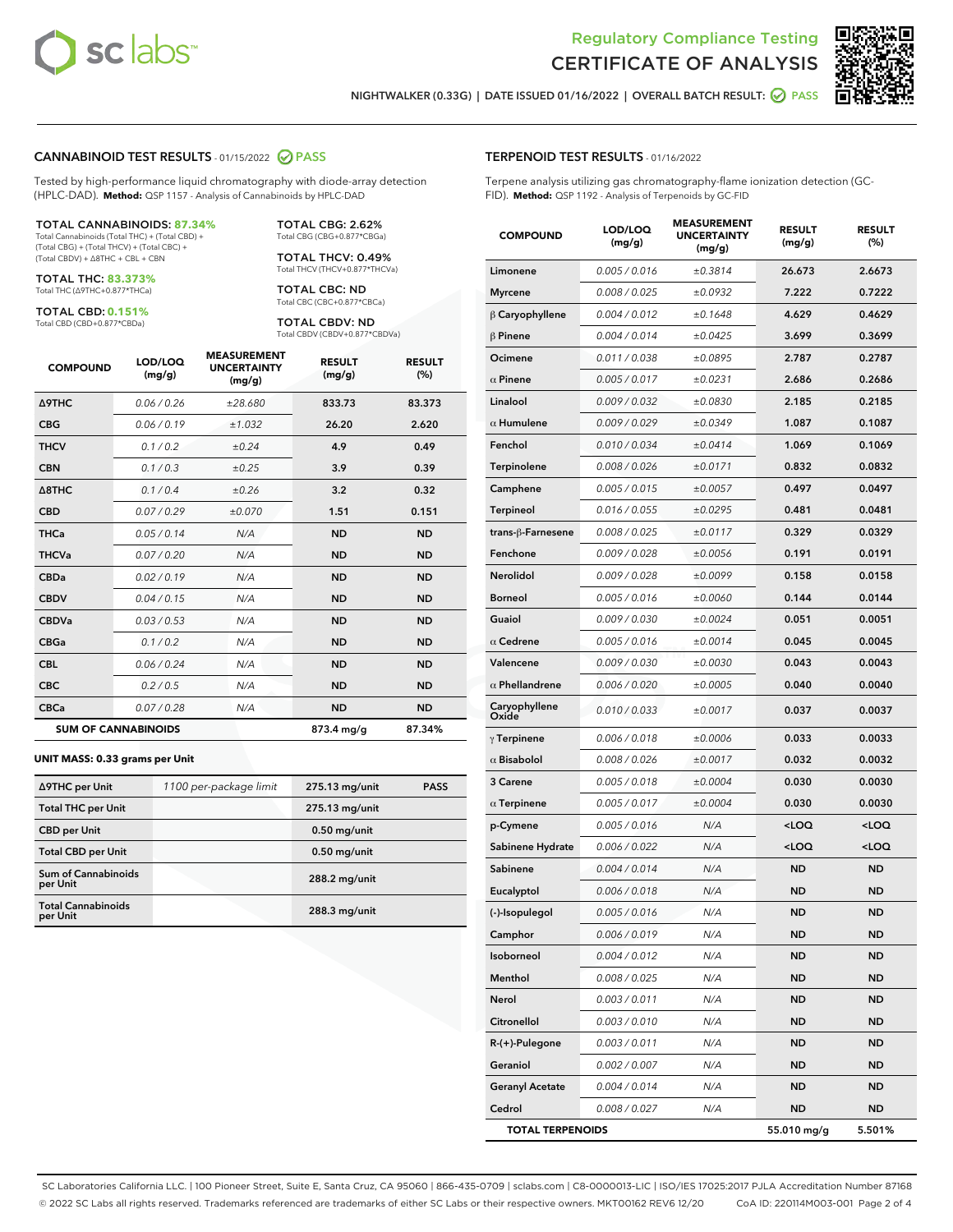



NIGHTWALKER (0.33G) | DATE ISSUED 01/16/2022 | OVERALL BATCH RESULT: **⊘** PASS

# CATEGORY 1 PESTICIDE TEST RESULTS - 01/16/2022 2 PASS

Pesticide and plant growth regulator analysis utilizing high-performance liquid chromatography-mass spectrometry (HPLC-MS) or gas chromatography-mass spectrometry (GC-MS). \*GC-MS utilized where indicated. **Method:** QSP 1212 - Analysis of Pesticides and Mycotoxins by LC-MS or QSP 1213 - Analysis of Pesticides by GC-MS

| <b>COMPOUND</b>             | LOD/LOQ<br>$(\mu g/g)$ | <b>ACTION</b><br><b>LIMIT</b><br>$(\mu q/q)$ | <b>MEASUREMENT</b><br><b>UNCERTAINTY</b><br>$(\mu g/g)$ | <b>RESULT</b><br>$(\mu g/g)$ | <b>RESULT</b> |
|-----------------------------|------------------------|----------------------------------------------|---------------------------------------------------------|------------------------------|---------------|
| Aldicarb                    | 0.03 / 0.08            | $\ge$ LOD                                    | N/A                                                     | <b>ND</b>                    | <b>PASS</b>   |
| Carbofuran                  | 0.02 / 0.05            | $\ge$ LOD                                    | N/A                                                     | <b>ND</b>                    | <b>PASS</b>   |
| Chlordane*                  | 0.03 / 0.08            | $\ge$ LOD                                    | N/A                                                     | <b>ND</b>                    | <b>PASS</b>   |
| Chlorfenapyr*               | 0.03/0.10              | $\ge$ LOD                                    | N/A                                                     | <b>ND</b>                    | <b>PASS</b>   |
| Chlorpyrifos                | 0.02 / 0.06            | $\ge$ LOD                                    | N/A                                                     | <b>ND</b>                    | <b>PASS</b>   |
| Coumaphos                   | 0.02 / 0.07            | $\ge$ LOD                                    | N/A                                                     | <b>ND</b>                    | <b>PASS</b>   |
| Daminozide                  | 0.02 / 0.07            | $\ge$ LOD                                    | N/A                                                     | <b>ND</b>                    | <b>PASS</b>   |
| <b>DDVP</b><br>(Dichlorvos) | 0.03/0.09              | $\ge$ LOD                                    | N/A                                                     | <b>ND</b>                    | <b>PASS</b>   |
| Dimethoate                  | 0.03 / 0.08            | $\ge$ LOD                                    | N/A                                                     | <b>ND</b>                    | <b>PASS</b>   |
| Ethoprop(hos)               | 0.03/0.10              | $\ge$ LOD                                    | N/A                                                     | <b>ND</b>                    | <b>PASS</b>   |
| Etofenprox                  | 0.02/0.06              | $>$ LOD                                      | N/A                                                     | <b>ND</b>                    | <b>PASS</b>   |
| Fenoxycarb                  | 0.03 / 0.08            | $\ge$ LOD                                    | N/A                                                     | <b>ND</b>                    | <b>PASS</b>   |
| Fipronil                    | 0.03/0.08              | $>$ LOD                                      | N/A                                                     | <b>ND</b>                    | <b>PASS</b>   |
| Imazalil                    | 0.02 / 0.06            | $\ge$ LOD                                    | N/A                                                     | <b>ND</b>                    | <b>PASS</b>   |
| Methiocarb                  | 0.02 / 0.07            | $\ge$ LOD                                    | N/A                                                     | <b>ND</b>                    | <b>PASS</b>   |
| Methyl<br>parathion         | 0.03/0.10              | $>$ LOD                                      | N/A                                                     | <b>ND</b>                    | <b>PASS</b>   |
| <b>Mevinphos</b>            | 0.03/0.09              | $>$ LOD                                      | N/A                                                     | <b>ND</b>                    | <b>PASS</b>   |
| Paclobutrazol               | 0.02 / 0.05            | $>$ LOD                                      | N/A                                                     | <b>ND</b>                    | <b>PASS</b>   |
| Propoxur                    | 0.03/0.09              | $\ge$ LOD                                    | N/A                                                     | <b>ND</b>                    | <b>PASS</b>   |
| Spiroxamine                 | 0.03 / 0.08            | $\ge$ LOD                                    | N/A                                                     | <b>ND</b>                    | <b>PASS</b>   |
| Thiacloprid                 | 0.03/0.10              | $\ge$ LOD                                    | N/A                                                     | <b>ND</b>                    | <b>PASS</b>   |

#### CATEGORY 2 PESTICIDE TEST RESULTS - 01/16/2022 2 PASS

| <b>COMPOUND</b>          | LOD/LOQ<br>$(\mu g/g)$ | <b>ACTION</b><br><b>LIMIT</b><br>$(\mu g/g)$ | <b>MEASUREMENT</b><br><b>UNCERTAINTY</b><br>$(\mu g/g)$ | <b>RESULT</b><br>$(\mu g/g)$ | <b>RESULT</b> |
|--------------------------|------------------------|----------------------------------------------|---------------------------------------------------------|------------------------------|---------------|
| Abamectin                | 0.03/0.10              | 0.1                                          | N/A                                                     | <b>ND</b>                    | <b>PASS</b>   |
| Acephate                 | 0.02/0.07              | 0.1                                          | N/A                                                     | <b>ND</b>                    | <b>PASS</b>   |
| Acequinocyl              | 0.02/0.07              | 0.1                                          | N/A                                                     | <b>ND</b>                    | <b>PASS</b>   |
| Acetamiprid              | 0.02/0.05              | 0.1                                          | N/A                                                     | <b>ND</b>                    | <b>PASS</b>   |
| Azoxystrobin             | 0.02/0.07              | 0.1                                          | N/A                                                     | <b>ND</b>                    | <b>PASS</b>   |
| <b>Bifenazate</b>        | 0.01/0.04              | 0.1                                          | N/A                                                     | <b>ND</b>                    | <b>PASS</b>   |
| <b>Bifenthrin</b>        | 0.02 / 0.05            | 3                                            | N/A                                                     | <b>ND</b>                    | <b>PASS</b>   |
| <b>Boscalid</b>          | 0.03/0.09              | 0.1                                          | N/A                                                     | <b>ND</b>                    | <b>PASS</b>   |
| Captan                   | 0.19/0.57              | 0.7                                          | N/A                                                     | <b>ND</b>                    | <b>PASS</b>   |
| Carbaryl                 | 0.02/0.06              | 0.5                                          | N/A                                                     | <b>ND</b>                    | <b>PASS</b>   |
| Chlorantranilip-<br>role | 0.04/0.12              | 10                                           | N/A                                                     | <b>ND</b>                    | <b>PASS</b>   |
| Clofentezine             | 0.03/0.09              | 0.1                                          | N/A                                                     | <b>ND</b>                    | <b>PASS</b>   |

| <b>COMPOUND</b>               | LOD/LOQ<br>(µg/g) | <b>ACTION</b><br>LIMIT<br>(µg/g) | <b>MEASUREMENT</b><br><b>UNCERTAINTY</b><br>(µg/g) | <b>RESULT</b><br>(µg/g) | <b>RESULT</b> |
|-------------------------------|-------------------|----------------------------------|----------------------------------------------------|-------------------------|---------------|
| Cyfluthrin                    | 0.12 / 0.38       | $\overline{c}$                   | N/A                                                | <b>ND</b>               | <b>PASS</b>   |
| Cypermethrin                  | 0.11/0.32         | 1                                | N/A                                                | <b>ND</b>               | <b>PASS</b>   |
| Diazinon                      | 0.02 / 0.05       | 0.1                              | N/A                                                | <b>ND</b>               | <b>PASS</b>   |
| Dimethomorph                  | 0.03 / 0.09       | 2                                | N/A                                                | <b>ND</b>               | <b>PASS</b>   |
| Etoxazole                     | 0.02 / 0.06       | 0.1                              | N/A                                                | <b>ND</b>               | <b>PASS</b>   |
| Fenhexamid                    | 0.03 / 0.09       | 0.1                              | N/A                                                | <b>ND</b>               | <b>PASS</b>   |
| Fenpyroximate                 | 0.02 / 0.06       | 0.1                              | N/A                                                | <b>ND</b>               | <b>PASS</b>   |
| Flonicamid                    | 0.03 / 0.10       | 0.1                              | N/A                                                | <b>ND</b>               | <b>PASS</b>   |
| Fludioxonil                   | 0.03 / 0.10       | 0.1                              | N/A                                                | <b>ND</b>               | <b>PASS</b>   |
| Hexythiazox                   | 0.02 / 0.07       | 0.1                              | N/A                                                | <b>ND</b>               | <b>PASS</b>   |
| Imidacloprid                  | 0.04 / 0.11       | 5                                | N/A                                                | <b>ND</b>               | <b>PASS</b>   |
| Kresoxim-methyl               | 0.02 / 0.07       | 0.1                              | N/A                                                | <b>ND</b>               | <b>PASS</b>   |
| Malathion                     | 0.03 / 0.09       | 0.5                              | N/A                                                | <b>ND</b>               | <b>PASS</b>   |
| Metalaxyl                     | 0.02 / 0.07       | 2                                | N/A                                                | <b>ND</b>               | <b>PASS</b>   |
| Methomyl                      | 0.03 / 0.10       | $\mathcal{I}$                    | N/A                                                | <b>ND</b>               | <b>PASS</b>   |
| Myclobutanil                  | 0.03 / 0.09       | 0.1                              | N/A                                                | <b>ND</b>               | <b>PASS</b>   |
| Naled                         | 0.02 / 0.07       | 0.1                              | N/A                                                | <b>ND</b>               | <b>PASS</b>   |
| Oxamyl                        | 0.04 / 0.11       | 0.5                              | N/A                                                | <b>ND</b>               | <b>PASS</b>   |
| Pentachloronitro-<br>benzene* | 0.03 / 0.09       | 0.1                              | N/A                                                | <b>ND</b>               | <b>PASS</b>   |
| Permethrin                    | 0.04 / 0.12       | 0.5                              | N/A                                                | <b>ND</b>               | <b>PASS</b>   |
| Phosmet                       | 0.03 / 0.10       | 0.1                              | N/A                                                | <b>ND</b>               | <b>PASS</b>   |
| Piperonylbu-<br>toxide        | 0.02 / 0.07       | 3                                | N/A                                                | <b>ND</b>               | <b>PASS</b>   |
| Prallethrin                   | 0.03 / 0.08       | 0.1                              | N/A                                                | <b>ND</b>               | <b>PASS</b>   |
| Propiconazole                 | 0.02 / 0.07       | 0.1                              | N/A                                                | <b>ND</b>               | <b>PASS</b>   |
| Pyrethrins                    | 0.04 / 0.12       | 0.5                              | N/A                                                | <b>ND</b>               | <b>PASS</b>   |
| Pyridaben                     | 0.02 / 0.07       | 0.1                              | N/A                                                | <b>ND</b>               | <b>PASS</b>   |
| Spinetoram                    | 0.02 / 0.07       | 0.1                              | N/A                                                | <b>ND</b>               | <b>PASS</b>   |
| Spinosad                      | 0.02 / 0.07       | 0.1                              | N/A                                                | <b>ND</b>               | <b>PASS</b>   |
| Spiromesifen                  | 0.02 / 0.05       | 0.1                              | N/A                                                | <b>ND</b>               | <b>PASS</b>   |
| Spirotetramat                 | 0.02 / 0.06       | 0.1                              | N/A                                                | ND                      | <b>PASS</b>   |
| Tebuconazole                  | 0.02 / 0.07       | 0.1                              | N/A                                                | <b>ND</b>               | <b>PASS</b>   |
| Thiamethoxam                  | 0.03 / 0.10       | 5                                | N/A                                                | <b>ND</b>               | <b>PASS</b>   |
| Trifloxystrobin               | 0.03 / 0.08       | 0.1                              | N/A                                                | <b>ND</b>               | <b>PASS</b>   |

SC Laboratories California LLC. | 100 Pioneer Street, Suite E, Santa Cruz, CA 95060 | 866-435-0709 | sclabs.com | C8-0000013-LIC | ISO/IES 17025:2017 PJLA Accreditation Number 87168 © 2022 SC Labs all rights reserved. Trademarks referenced are trademarks of either SC Labs or their respective owners. MKT00162 REV6 12/20 CoA ID: 220114M003-001 Page 3 of 4